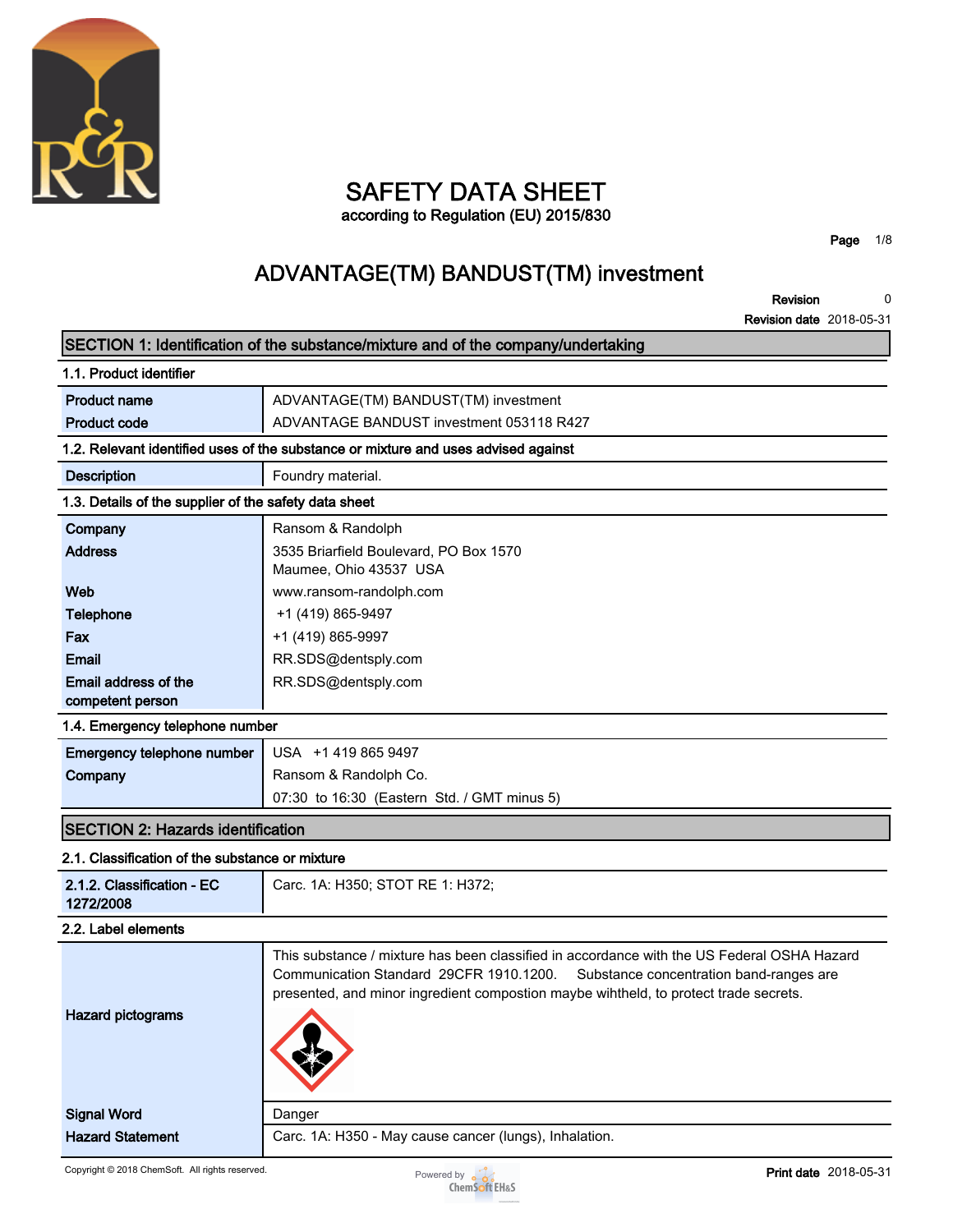**Revision 0**

**Revision date 2018-05-31**

| 2.2. Label elements                                      |                                                                                                         |
|----------------------------------------------------------|---------------------------------------------------------------------------------------------------------|
|                                                          | STOT RE 1: H372 - Causes damage to organs (lungs) through prolonged or repeated exposure<br>inhalation. |
| <b>Precautionary Statement:</b>                          | P201 - Obtain special instructions before use.                                                          |
| Prevention                                               | P202 - Do not handle until all safety precautions have been read and understood.                        |
|                                                          | P260 - Do not breathe dust/fume/gas/mist/vapours/spray.                                                 |
|                                                          | P264 - Wash thoroughly after handling.                                                                  |
|                                                          | P270 - Do no eat, drink or smoke when using this product.                                               |
|                                                          | P280 - Wear protective gloves/protective clothing/eye protection/face protection.                       |
|                                                          | P285 - In case of inadequate ventilation wear respiratory protection.                                   |
| <b>Precautionary Statement:</b>                          | P308+P313 - IF exposed or concerned: Get medical advice/attention.                                      |
| Response                                                 | P314 - Get medical advice/attention if you feel unwell.                                                 |
| <b>Precautionary Statement:</b><br><b>Storage</b>        | P405 - Store locked up.                                                                                 |
| <b>Precautionary Statement:</b><br><b>Disposal</b>       | P501 - Dispose of contents/container to local and national regulations                                  |
| 2.3. Other hazards                                       |                                                                                                         |
| Other hazards                                            | Product contains. respirable crystalline silica (RCS).                                                  |
| <b>Further information</b>                               |                                                                                                         |
|                                                          | Not applicable. PBT and vPvB assessment.                                                                |
| <b>SECTION 3: Composition/information on ingredients</b> |                                                                                                         |

#### **3.2. Mixtures**

#### **EC 1272/2008**

| <b>Chemical Name</b>                       | Index No. | CAS No.    | EC No.    | <b>REACH Registration</b><br><b>Number</b> | Conc.<br>(% | Classification                               |
|--------------------------------------------|-----------|------------|-----------|--------------------------------------------|-------------|----------------------------------------------|
| silica (cristobalite conc. $\ge$ /= 1.0 %) |           | 14464-46-1 | 238-455-4 |                                            |             | 40 - 50% Carc. 1A: H350; STOT RE 1:<br>H372: |
| quartz (conc. $>1.0\%$ )                   |           | 14808-60-7 | 238-878-4 |                                            |             | 30 - 40% Carc. 1A: H350; STOT RE 1:<br>H372: |
| Calcium sulfate (Plaster of Paris)         |           | 26499-65-0 |           |                                            | 20 - 30%    |                                              |

#### **Further information**

**Full text for all Risk Phrases mentioned in this section are displayed in Section 16.**

### **SECTION 4: First aid measures**

#### **4.1. Description of first aid measures**

| Inhalation          | Move the exposed person to fresh air.                                           |
|---------------------|---------------------------------------------------------------------------------|
| Eye contact         | Rinse immediately with plenty of water for 15 minutes holding the eyelids open. |
| <b>Skin contact</b> | Wash with soap and water.                                                       |
| Ingestion           | Drink 1 to 2 glasses of water. DO NOT INDUCE VOMITING.                          |
|                     |                                                                                 |

#### **4.2. Most important symptoms and effects, both acute and delayed**

| Inhalation          | May cause irritation to respiratory system. |
|---------------------|---------------------------------------------|
| Eye contact         | May cause irritation to eyes.               |
| <b>Skin contact</b> | May cause irritation to skin.               |
| Ingestion           | May cause irritation to mucous membranes.   |
| .                   | .                                           |

**4.3. Indication of any immediate medical attention and special treatment needed**

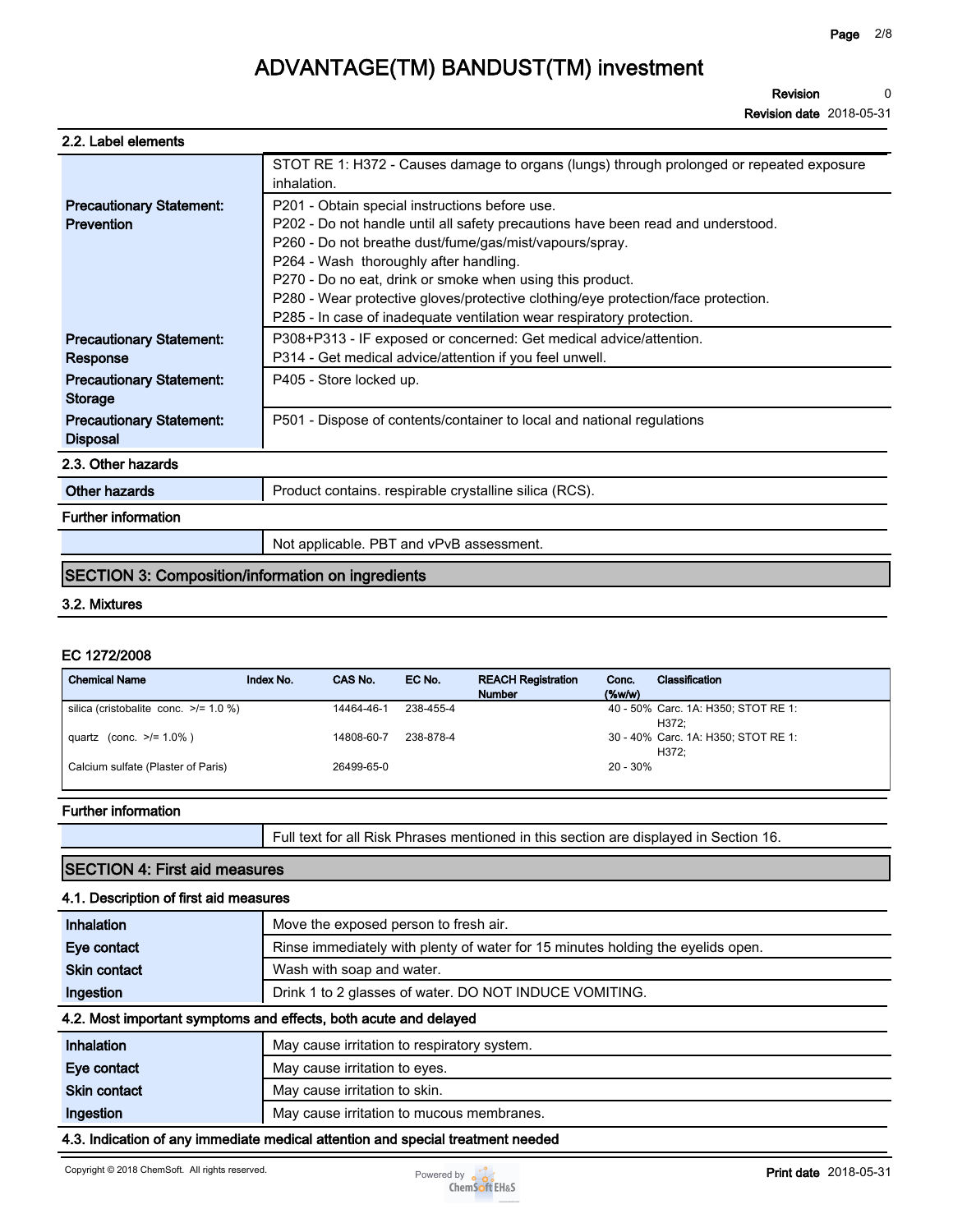**Revision 0**

**Revision date 2018-05-31**

|                                                                   | 4.3. Indication of any immediate medical attention and special treatment needed                                                                   |
|-------------------------------------------------------------------|---------------------------------------------------------------------------------------------------------------------------------------------------|
| Inhalation                                                        | Seek medical attention if irritation or symptoms persist.                                                                                         |
| Eye contact                                                       | Seek medical attention if irritation or symptoms persist.                                                                                         |
| <b>Skin contact</b>                                               | Seek medical attention if irritation or symptoms persist.                                                                                         |
| Ingestion                                                         | Seek medical attention if irritation or symptoms persist.                                                                                         |
| <b>SECTION 5: Firefighting measures</b>                           |                                                                                                                                                   |
| 5.1. Extinguishing media                                          |                                                                                                                                                   |
|                                                                   | Use extinguishing media appropriate to the surrounding fire conditions.                                                                           |
| 5.2. Special hazards arising from the substance or mixture        |                                                                                                                                                   |
|                                                                   | Burning produces irritating, toxic and obnoxious fumes.                                                                                           |
| 5.3. Advice for firefighters                                      |                                                                                                                                                   |
|                                                                   | Self-contained breathing apparatus. Wear suitable protective clothing.                                                                            |
| <b>SECTION 6: Accidental release measures</b>                     |                                                                                                                                                   |
|                                                                   | 6.1. Personal precautions, protective equipment and emergency procedures                                                                          |
|                                                                   | Avoid raising dust. Wear suitable respiratory equipment when necessary.                                                                           |
| 6.2. Environmental precautions                                    |                                                                                                                                                   |
|                                                                   | No environmental requirements.                                                                                                                    |
| 6.3. Methods and material for containment and cleaning up         |                                                                                                                                                   |
|                                                                   | Avoid raising dust. Clean the area using a vacuum cleaner. Transfer to suitable, labelled<br>containers for disposal.                             |
| 6.4. Reference to other sections                                  |                                                                                                                                                   |
|                                                                   | See section [2, 8 & 13] for further information.                                                                                                  |
| <b>SECTION 7: Handling and storage</b>                            |                                                                                                                                                   |
| 7.1. Precautions for safe handling                                |                                                                                                                                                   |
|                                                                   | Avoid raising dust. Ensure adequate ventilation of the working area. In case of insufficient<br>ventilation, wear suitable respiratory equipment. |
|                                                                   | Do not eat, drink or smoke in areas where this product is used or stored. Wash hands after<br>handling the product.                               |
| 7.2. Conditions for safe storage, including any incompatibilities |                                                                                                                                                   |
|                                                                   | Keep containers tightly closed.                                                                                                                   |
| 7.3. Specific end use(s)                                          |                                                                                                                                                   |
|                                                                   | Foundry material.                                                                                                                                 |
| <b>SECTION 8: Exposure controls/personal protection</b>           |                                                                                                                                                   |
| 8.1. Control parameters                                           |                                                                                                                                                   |
|                                                                   |                                                                                                                                                   |
|                                                                   | exposure limits - Crystalline Silica, Cristobalite -<br>0.025 mg/m3 TWA ACGIH TLV (respirable                                                     |

**fraction); 50 ug/m3 8-hr TWA PEL (respirable fraction).**

**exposure limits - Crystalline Silica, quartz - 0.025 mg/m3 TWA ACGIH TLV (respirable fraction); 50 ug/m3 8 hr -TWA PEL (respirable fraction).**

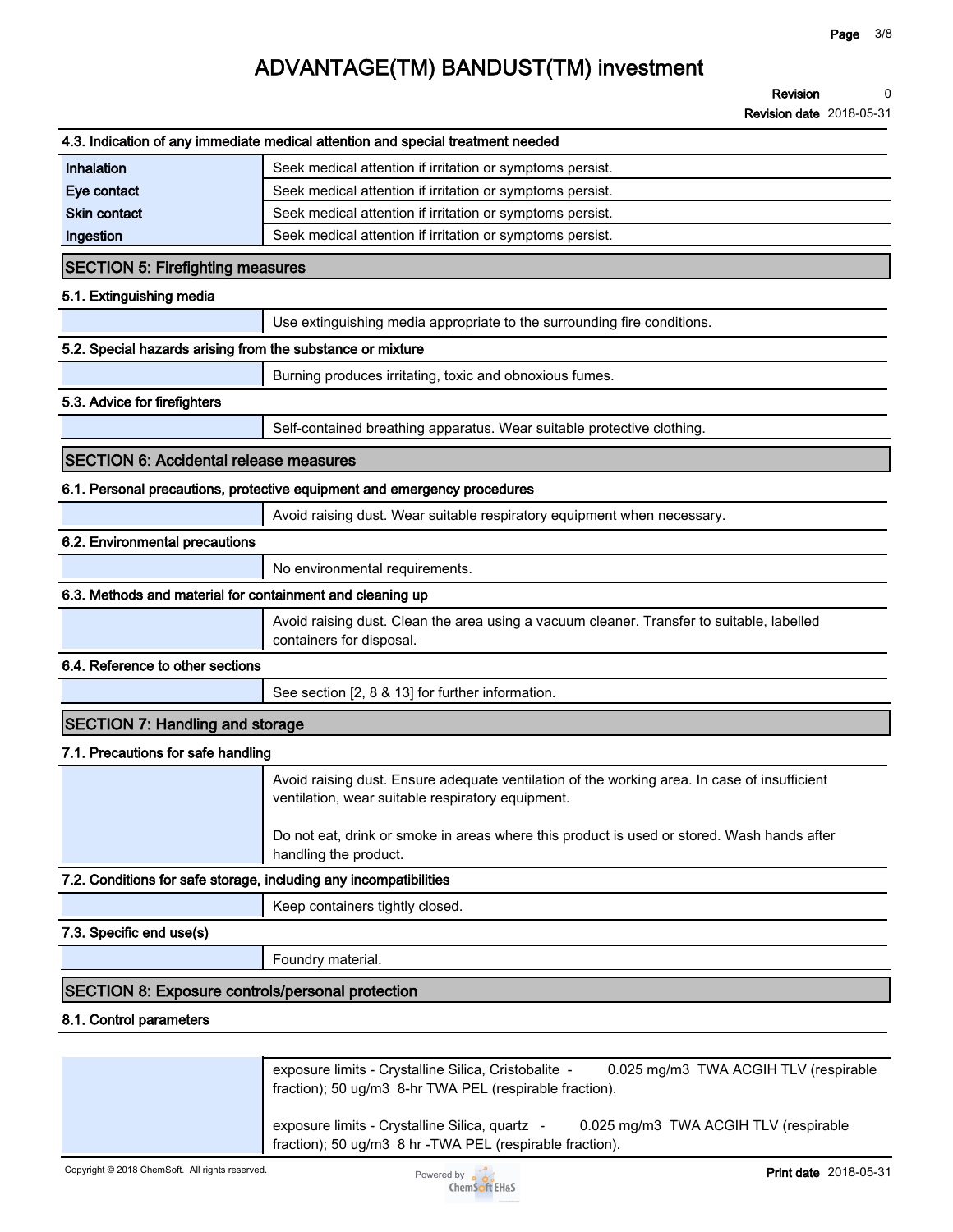**Revision 0**

**Revision date 2018-05-31**

### **8.1.1. Exposure Limit Values**

| Calcium sulfate (Plaster of Paris) | WEL 8-hr limit ppm: -         | WEL 8-hr limit mg/m3: -        |
|------------------------------------|-------------------------------|--------------------------------|
|                                    | WEL 15 min limit ppm: -       | WEL 15 min limit mg/m3: -      |
|                                    | WEL 8-hr limit mg/m3 total 10 | WEL 15 min limit mg/m3 total - |
|                                    | inhalable dust:               | inhalable dust:                |
|                                    | WEL 8-hr limit mg/m3 total 4  | WEL 15 min limit mg/m3 total - |
|                                    | respirable dust:              | respirable dust:               |

#### **8.2. Exposure controls**

| 8.2.1. Appropriate engineering<br>controls | Ensure adequate ventilation of the working area.                                        |
|--------------------------------------------|-----------------------------------------------------------------------------------------|
| 8.2.2. Individual protection<br>measures   | Protective clothing.                                                                    |
| Eye / face protection                      | In case of splashing, wear:. Approved safety goggles. safety glasses with side-shields. |
| Skin protection -<br>Handprotection        | Wear suitable gloves.                                                                   |
| <b>Respiratory protection</b>              | Suitable respiratory equipment.                                                         |
| 8.2.3. Environmental exposure<br>controls  | Not normally required.                                                                  |
| Occupational exposure<br>controls          | Appropriate local exhaust ventilation is required.                                      |

### **SECTION 9: Physical and chemical properties**

#### **9.1. Information on basic physical and chemical properties**

| Appearance                                  | Powder                                                |
|---------------------------------------------|-------------------------------------------------------|
|                                             | Colour   Off white                                    |
|                                             | Odour Slight                                          |
|                                             | $pH$ 6 - 8                                            |
|                                             | Melting point Not applicable.                         |
|                                             | Freezing Point Not applicable.                        |
| Initial boiling point Not applicable.       |                                                       |
|                                             | <b>Flash point</b> Not applicable.                    |
| <b>Evaporation rate</b> Not applicable.     |                                                       |
| Flammability (solid, gas) Not applicable.   |                                                       |
| Vapour pressure Not applicable.             |                                                       |
|                                             | Vapour density   Not applicable.                      |
|                                             | <b>Relative density</b> 2.2 - 2.7 (H2O = 1 $@$ 20 °C) |
|                                             | Fat Solubility Not applicable.                        |
| Partition coefficient Not applicable.       |                                                       |
| Autoignition temperature Not applicable.    |                                                       |
|                                             | Viscosity   No data available                         |
| <b>Explosive properties</b> Not applicable. |                                                       |
| Oxidising properties Not applicable.        |                                                       |
| Solubility                                  | Slightly soluble in water                             |
|                                             |                                                       |

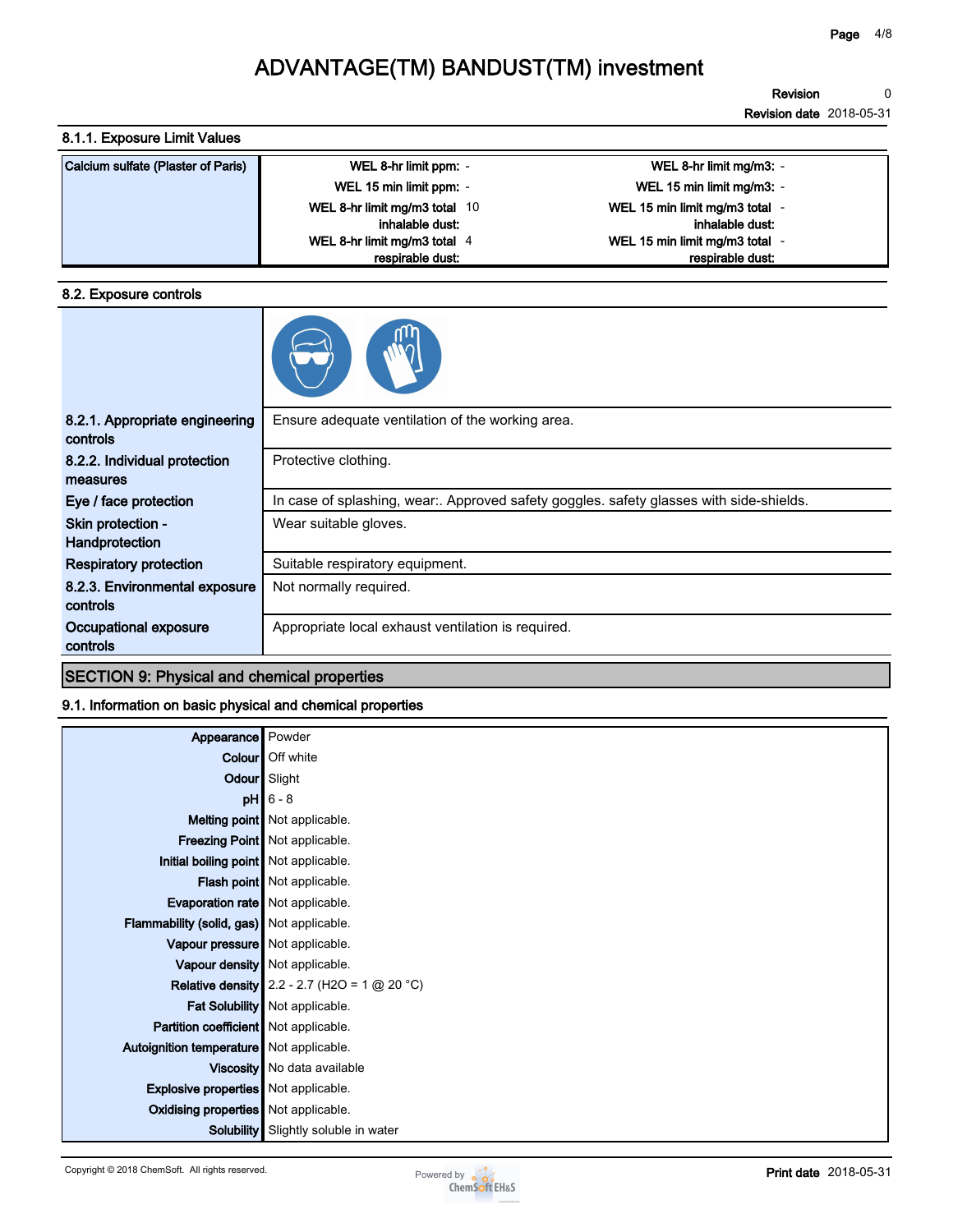| 9.2. Other information                       |                                                                                                                                                                                                                                                                                                                                                                                                                                                                                                                                                                                                                                                                                                                                                                                                                                                                                                  |
|----------------------------------------------|--------------------------------------------------------------------------------------------------------------------------------------------------------------------------------------------------------------------------------------------------------------------------------------------------------------------------------------------------------------------------------------------------------------------------------------------------------------------------------------------------------------------------------------------------------------------------------------------------------------------------------------------------------------------------------------------------------------------------------------------------------------------------------------------------------------------------------------------------------------------------------------------------|
|                                              | <b>Conductivity</b> No data available                                                                                                                                                                                                                                                                                                                                                                                                                                                                                                                                                                                                                                                                                                                                                                                                                                                            |
|                                              | <b>Surface tension</b> No data available                                                                                                                                                                                                                                                                                                                                                                                                                                                                                                                                                                                                                                                                                                                                                                                                                                                         |
|                                              | Gas group No data available                                                                                                                                                                                                                                                                                                                                                                                                                                                                                                                                                                                                                                                                                                                                                                                                                                                                      |
| Benzene Content   Not applicable.            |                                                                                                                                                                                                                                                                                                                                                                                                                                                                                                                                                                                                                                                                                                                                                                                                                                                                                                  |
|                                              | Lead content Not applicable.                                                                                                                                                                                                                                                                                                                                                                                                                                                                                                                                                                                                                                                                                                                                                                                                                                                                     |
| VOC (Volatile organic                        | Not applicable.                                                                                                                                                                                                                                                                                                                                                                                                                                                                                                                                                                                                                                                                                                                                                                                                                                                                                  |
| compounds)                                   |                                                                                                                                                                                                                                                                                                                                                                                                                                                                                                                                                                                                                                                                                                                                                                                                                                                                                                  |
| <b>SECTION 10: Stability and reactivity</b>  |                                                                                                                                                                                                                                                                                                                                                                                                                                                                                                                                                                                                                                                                                                                                                                                                                                                                                                  |
| 10.1. Reactivity                             |                                                                                                                                                                                                                                                                                                                                                                                                                                                                                                                                                                                                                                                                                                                                                                                                                                                                                                  |
|                                              | Not applicable.                                                                                                                                                                                                                                                                                                                                                                                                                                                                                                                                                                                                                                                                                                                                                                                                                                                                                  |
| 10.2. Chemical stability                     |                                                                                                                                                                                                                                                                                                                                                                                                                                                                                                                                                                                                                                                                                                                                                                                                                                                                                                  |
|                                              | Stable under normal conditions.                                                                                                                                                                                                                                                                                                                                                                                                                                                                                                                                                                                                                                                                                                                                                                                                                                                                  |
| 10.3. Possibility of hazardous reactions     |                                                                                                                                                                                                                                                                                                                                                                                                                                                                                                                                                                                                                                                                                                                                                                                                                                                                                                  |
|                                              | No Significant Hazard.                                                                                                                                                                                                                                                                                                                                                                                                                                                                                                                                                                                                                                                                                                                                                                                                                                                                           |
| 10.4. Conditions to avoid                    |                                                                                                                                                                                                                                                                                                                                                                                                                                                                                                                                                                                                                                                                                                                                                                                                                                                                                                  |
|                                              | Moisture.                                                                                                                                                                                                                                                                                                                                                                                                                                                                                                                                                                                                                                                                                                                                                                                                                                                                                        |
| 10.5. Incompatible materials                 |                                                                                                                                                                                                                                                                                                                                                                                                                                                                                                                                                                                                                                                                                                                                                                                                                                                                                                  |
|                                              | No Significant Hazard.                                                                                                                                                                                                                                                                                                                                                                                                                                                                                                                                                                                                                                                                                                                                                                                                                                                                           |
| 10.6. Hazardous decomposition products       |                                                                                                                                                                                                                                                                                                                                                                                                                                                                                                                                                                                                                                                                                                                                                                                                                                                                                                  |
|                                              | Hazardous Decomposition Products (silica):<br>Crystalline silica will dissolve in hydrofluoric acid<br>and produce silicone tetrafluoride. Reaction with water or acids generates heat.                                                                                                                                                                                                                                                                                                                                                                                                                                                                                                                                                                                                                                                                                                          |
| <b>SECTION 11: Toxicological information</b> |                                                                                                                                                                                                                                                                                                                                                                                                                                                                                                                                                                                                                                                                                                                                                                                                                                                                                                  |
| 11.1. Information on toxicological effects   |                                                                                                                                                                                                                                                                                                                                                                                                                                                                                                                                                                                                                                                                                                                                                                                                                                                                                                  |
| <b>Acute toxicity</b>                        | Based on available data, the classification criteria are not met.                                                                                                                                                                                                                                                                                                                                                                                                                                                                                                                                                                                                                                                                                                                                                                                                                                |
| Skin corrosion/irritation                    | Prolonged or repeated exposure may cause irritation to skin and mucous membranes.                                                                                                                                                                                                                                                                                                                                                                                                                                                                                                                                                                                                                                                                                                                                                                                                                |
| Serious eye damage/irritation                | No irritation expected.                                                                                                                                                                                                                                                                                                                                                                                                                                                                                                                                                                                                                                                                                                                                                                                                                                                                          |
| Respiratory or skin<br>sensitisation         | No sensitizaton effects reported.                                                                                                                                                                                                                                                                                                                                                                                                                                                                                                                                                                                                                                                                                                                                                                                                                                                                |
| Germ cell mutagenicity                       | No mutagenic effects reported.                                                                                                                                                                                                                                                                                                                                                                                                                                                                                                                                                                                                                                                                                                                                                                                                                                                                   |
| Carcinogenicity                              | Known Human Carcinogens (Category 1).                                                                                                                                                                                                                                                                                                                                                                                                                                                                                                                                                                                                                                                                                                                                                                                                                                                            |
| <b>Reproductive toxicity</b>                 | No observed effect level. No observed effect concentration.                                                                                                                                                                                                                                                                                                                                                                                                                                                                                                                                                                                                                                                                                                                                                                                                                                      |
| STOT-single exposure                         | No known adverse health effects.                                                                                                                                                                                                                                                                                                                                                                                                                                                                                                                                                                                                                                                                                                                                                                                                                                                                 |
| STOT-repeated exposure                       | Chronic effects<br>Prolonged inhalation of respirable crystalline silica<br>In 1997, the International Agency for Research on Cancer (IARC) concluded that crystalline silica<br>inhaled from occupational sources can cause lung cancer in humans. However it pointed out that<br>not all industrial circumstances, nor all crystalline silica types, were to be incriminated. (IARC<br>Monographs on the evaluation of the carcinogenic risks of chemicals to humans, Silica, silicates<br>dust and organic fibers, 1997, Vol. 68, IARC, Lyon, France). In June 2003, the European<br>Commission's Scientific Committee for Occupational Exposure Limits (SCOEL) concluded:<br>"that the main effect in humans of the inhalation of respirable crystalline silica is silicosis. There is<br>sufficient information to conclude that the relative lung cancer risk is increased in persons with |
|                                              | silicosis (and apparently, not in employees without silicosis exposed to silica dust in quarries and                                                                                                                                                                                                                                                                                                                                                                                                                                                                                                                                                                                                                                                                                                                                                                                             |

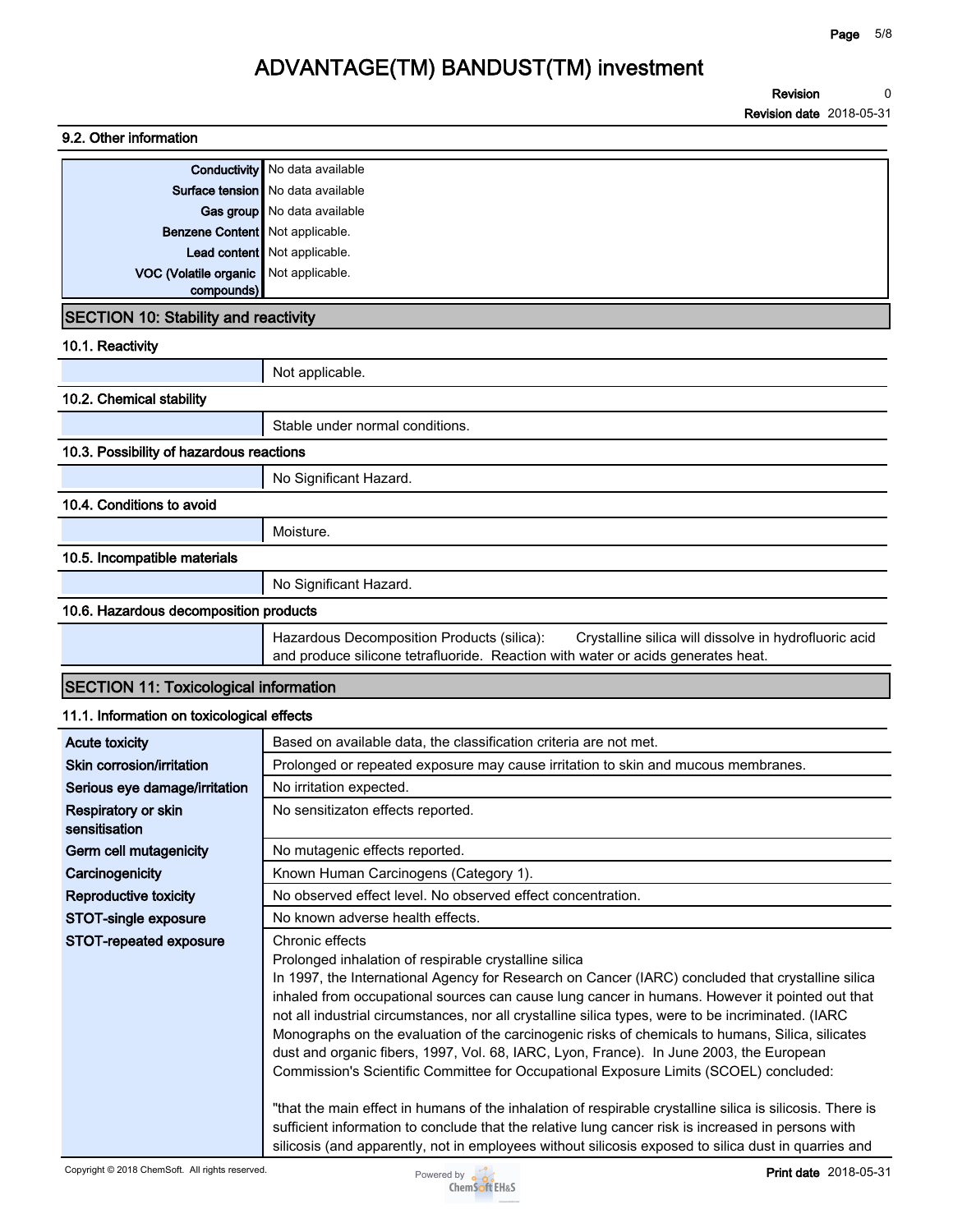**Revision date 2018-05-31**

| 11.1. Information on toxicological effects            |                                                                                                                                                                                                                                                                                                                                                                                                                                         |
|-------------------------------------------------------|-----------------------------------------------------------------------------------------------------------------------------------------------------------------------------------------------------------------------------------------------------------------------------------------------------------------------------------------------------------------------------------------------------------------------------------------|
|                                                       | in the ceramic industry). Therefore, preventing the onset of silicosis will also reduce the cancer<br>risk. Since a clear threshold for silicosis development cannot be identified, any reduction of<br>exposure will reduce the risk of silicosis."                                                                                                                                                                                    |
|                                                       | (SCOEL SUM Doc 94-final on respirable crystalline silica, June 2003)<br>There is a body of evidence supporting the fact that increased cancer risk would be limited to<br>people already suffering from silicosis. Worker protection against silicosis should be assured by<br>respecting the existing regulatory occupational exposure limits and implementing additional risk<br>management measures where required (see Section 16). |
| <b>Aspiration hazard</b>                              | No Significant Hazard.                                                                                                                                                                                                                                                                                                                                                                                                                  |
| Repeated or prolonged<br>exposure                     | Inhalation may cause coughing, tightness of the chest and irritation of the respiratory system.                                                                                                                                                                                                                                                                                                                                         |
| 11.1.4. Toxicological Information                     |                                                                                                                                                                                                                                                                                                                                                                                                                                         |
| <b>ADVANTAGE(TM)</b><br><b>BANDUST(TM) investment</b> | Oral Mouse LD50: >5000 mg/kg                                                                                                                                                                                                                                                                                                                                                                                                            |
| <b>SECTION 12: Ecological information</b>             |                                                                                                                                                                                                                                                                                                                                                                                                                                         |
| 12.1. Toxicity                                        |                                                                                                                                                                                                                                                                                                                                                                                                                                         |
| <b>ADVANTAGE(TM)</b><br><b>BANDUST(TM)</b> investment | Fish LC50/96h: 10000.000 mg/l                                                                                                                                                                                                                                                                                                                                                                                                           |
| 12.2. Persistence and degradability                   |                                                                                                                                                                                                                                                                                                                                                                                                                                         |
|                                                       | No data is available on this product.                                                                                                                                                                                                                                                                                                                                                                                                   |
| 12.3. Bioaccumulative potential                       |                                                                                                                                                                                                                                                                                                                                                                                                                                         |
|                                                       |                                                                                                                                                                                                                                                                                                                                                                                                                                         |
|                                                       | Does not bioaccumulate.                                                                                                                                                                                                                                                                                                                                                                                                                 |
| <b>Partition coefficient</b>                          |                                                                                                                                                                                                                                                                                                                                                                                                                                         |
|                                                       | ADVANTAGE(TM) Not applicable.<br><b>BANDUST(TM) investment</b>                                                                                                                                                                                                                                                                                                                                                                          |
| 12.4. Mobility in soil                                |                                                                                                                                                                                                                                                                                                                                                                                                                                         |
|                                                       | Not determined.                                                                                                                                                                                                                                                                                                                                                                                                                         |
| 12.5. Results of PBT and vPvB assessment              |                                                                                                                                                                                                                                                                                                                                                                                                                                         |
|                                                       | Not determined.                                                                                                                                                                                                                                                                                                                                                                                                                         |
| 12.6. Other adverse effects                           |                                                                                                                                                                                                                                                                                                                                                                                                                                         |
|                                                       | Not applicable.                                                                                                                                                                                                                                                                                                                                                                                                                         |
| <b>SECTION 13: Disposal considerations</b>            |                                                                                                                                                                                                                                                                                                                                                                                                                                         |
| 13.1. Waste treatment methods                         |                                                                                                                                                                                                                                                                                                                                                                                                                                         |
|                                                       | Dispose of in compliance with all. local and national regulations.                                                                                                                                                                                                                                                                                                                                                                      |
| <b>Disposal methods</b>                               |                                                                                                                                                                                                                                                                                                                                                                                                                                         |
|                                                       | Contact a licensed waste disposal company.                                                                                                                                                                                                                                                                                                                                                                                              |
| Disposal of packaging                                 |                                                                                                                                                                                                                                                                                                                                                                                                                                         |
|                                                       | Empty containers can be sent for disposal or recycling.                                                                                                                                                                                                                                                                                                                                                                                 |

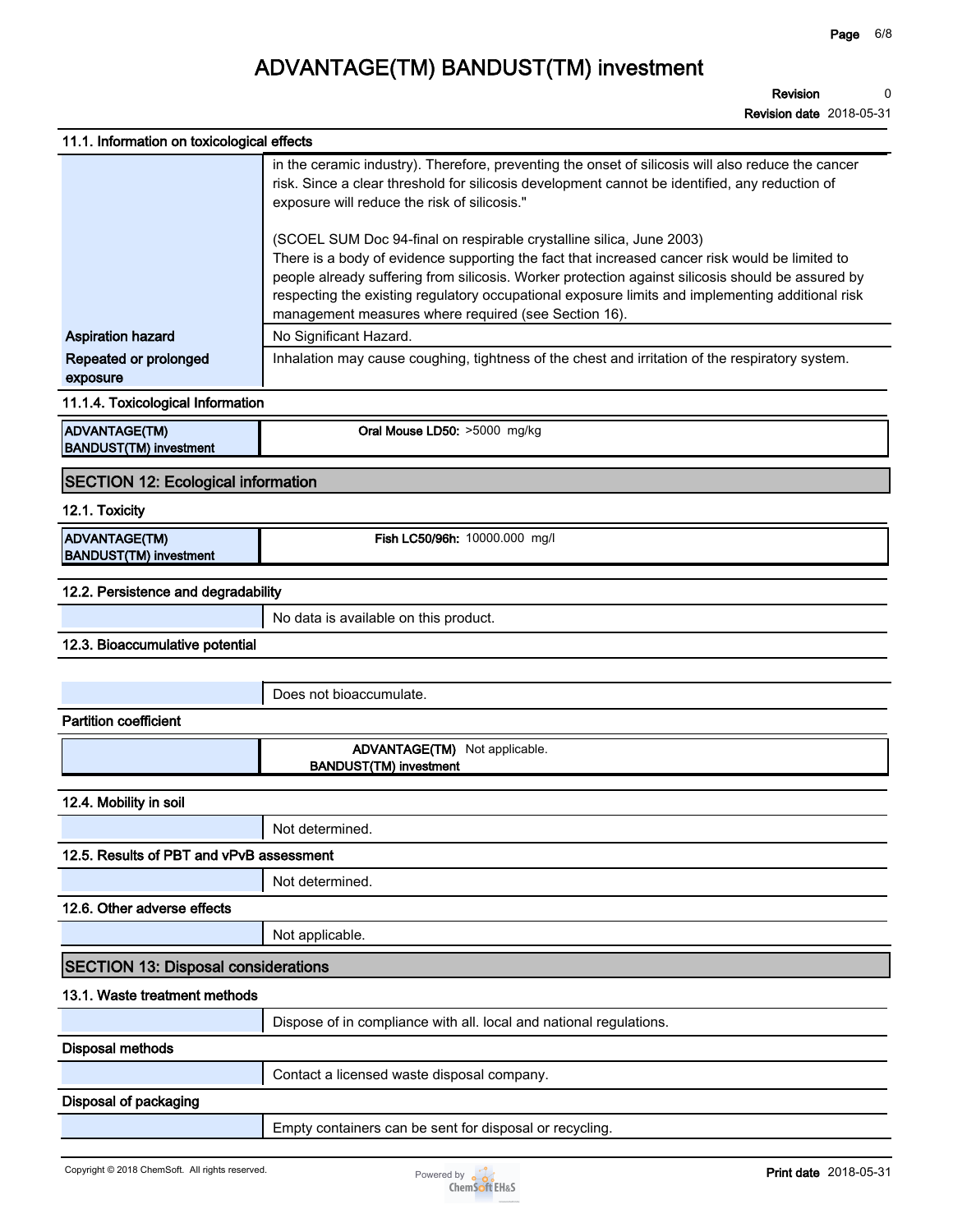**Revision date 2018-05-31**

| <b>SECTION 14: Transport information</b>  |                                                                                                                                                                                                                                                                                                                                                                                                                                                                                                                                                                                                                                                                                                                                                                                                                                                                                                                                               |
|-------------------------------------------|-----------------------------------------------------------------------------------------------------------------------------------------------------------------------------------------------------------------------------------------------------------------------------------------------------------------------------------------------------------------------------------------------------------------------------------------------------------------------------------------------------------------------------------------------------------------------------------------------------------------------------------------------------------------------------------------------------------------------------------------------------------------------------------------------------------------------------------------------------------------------------------------------------------------------------------------------|
| 14.1. UN number                           |                                                                                                                                                                                                                                                                                                                                                                                                                                                                                                                                                                                                                                                                                                                                                                                                                                                                                                                                               |
|                                           | The product is not classified as dangerous for carriage.                                                                                                                                                                                                                                                                                                                                                                                                                                                                                                                                                                                                                                                                                                                                                                                                                                                                                      |
| 14.2. UN proper shipping name             |                                                                                                                                                                                                                                                                                                                                                                                                                                                                                                                                                                                                                                                                                                                                                                                                                                                                                                                                               |
|                                           | The product is not classified as dangerous for carriage.                                                                                                                                                                                                                                                                                                                                                                                                                                                                                                                                                                                                                                                                                                                                                                                                                                                                                      |
| 14.3. Transport hazard class(es)          |                                                                                                                                                                                                                                                                                                                                                                                                                                                                                                                                                                                                                                                                                                                                                                                                                                                                                                                                               |
|                                           | The product is not classified as dangerous for carriage.                                                                                                                                                                                                                                                                                                                                                                                                                                                                                                                                                                                                                                                                                                                                                                                                                                                                                      |
| 14.4. Packing group                       |                                                                                                                                                                                                                                                                                                                                                                                                                                                                                                                                                                                                                                                                                                                                                                                                                                                                                                                                               |
|                                           | The product is not classified as dangerous for carriage.                                                                                                                                                                                                                                                                                                                                                                                                                                                                                                                                                                                                                                                                                                                                                                                                                                                                                      |
| 14.5. Environmental hazards               |                                                                                                                                                                                                                                                                                                                                                                                                                                                                                                                                                                                                                                                                                                                                                                                                                                                                                                                                               |
|                                           | The product is not classified as dangerous for carriage.                                                                                                                                                                                                                                                                                                                                                                                                                                                                                                                                                                                                                                                                                                                                                                                                                                                                                      |
| 14.6. Special precautions for user        |                                                                                                                                                                                                                                                                                                                                                                                                                                                                                                                                                                                                                                                                                                                                                                                                                                                                                                                                               |
|                                           | The product is not classified as dangerous for carriage.                                                                                                                                                                                                                                                                                                                                                                                                                                                                                                                                                                                                                                                                                                                                                                                                                                                                                      |
|                                           | 14.7. Transport in bulk according to Annex II of MARPOL 73/78 and the IBC Code                                                                                                                                                                                                                                                                                                                                                                                                                                                                                                                                                                                                                                                                                                                                                                                                                                                                |
|                                           | The product is not classified as dangerous for carriage.                                                                                                                                                                                                                                                                                                                                                                                                                                                                                                                                                                                                                                                                                                                                                                                                                                                                                      |
| <b>Further information</b>                |                                                                                                                                                                                                                                                                                                                                                                                                                                                                                                                                                                                                                                                                                                                                                                                                                                                                                                                                               |
|                                           | The product is not classified as dangerous for carriage.                                                                                                                                                                                                                                                                                                                                                                                                                                                                                                                                                                                                                                                                                                                                                                                                                                                                                      |
| <b>SECTION 15: Regulatory information</b> |                                                                                                                                                                                                                                                                                                                                                                                                                                                                                                                                                                                                                                                                                                                                                                                                                                                                                                                                               |
|                                           | 15.1. Safety, health and environmental regulations/legislation specific for the substance or mixture                                                                                                                                                                                                                                                                                                                                                                                                                                                                                                                                                                                                                                                                                                                                                                                                                                          |
| <b>Regulations</b>                        | U.S. FEDERAL REGULATIONS:                                                                                                                                                                                                                                                                                                                                                                                                                                                                                                                                                                                                                                                                                                                                                                                                                                                                                                                     |
|                                           | CERCLA 103 Reportable Quantity: R&R Advantage investment is not subject to CERCLA<br>reporting requirements. Many states have more stringent release reporting requirements. Report<br>spills required under federal, state and local regulations.<br><b>SARA TITLE III:</b><br>Hazard Category For Section 311/312: Chronic health<br>Section 313 Toxic Chemicals: This product contains the following chemicals subject to Annual<br>Release Reporting Requirements Under SARA Title III, Section 313 (40 CFR 372): None<br>Section 302 Extremely Hazardous Substances (TPQ): None<br>EPA Toxic Substances Control Act (TSCA) Status: All of the components of this product are listed<br>on the TSCA inventory.<br><b>U.S. STATE REGULATIONS</b><br>California Proposition 65: This product contains the following substances known to the State of<br>California to cause cancer: Crystalline Silica as Quartz and Cristobalite (< 80 %); |
|                                           | INTERNATIONAL REGULATIONS:                                                                                                                                                                                                                                                                                                                                                                                                                                                                                                                                                                                                                                                                                                                                                                                                                                                                                                                    |
|                                           | Canadian Environmental Protection Act: All of the components in this product are listed on the                                                                                                                                                                                                                                                                                                                                                                                                                                                                                                                                                                                                                                                                                                                                                                                                                                                |